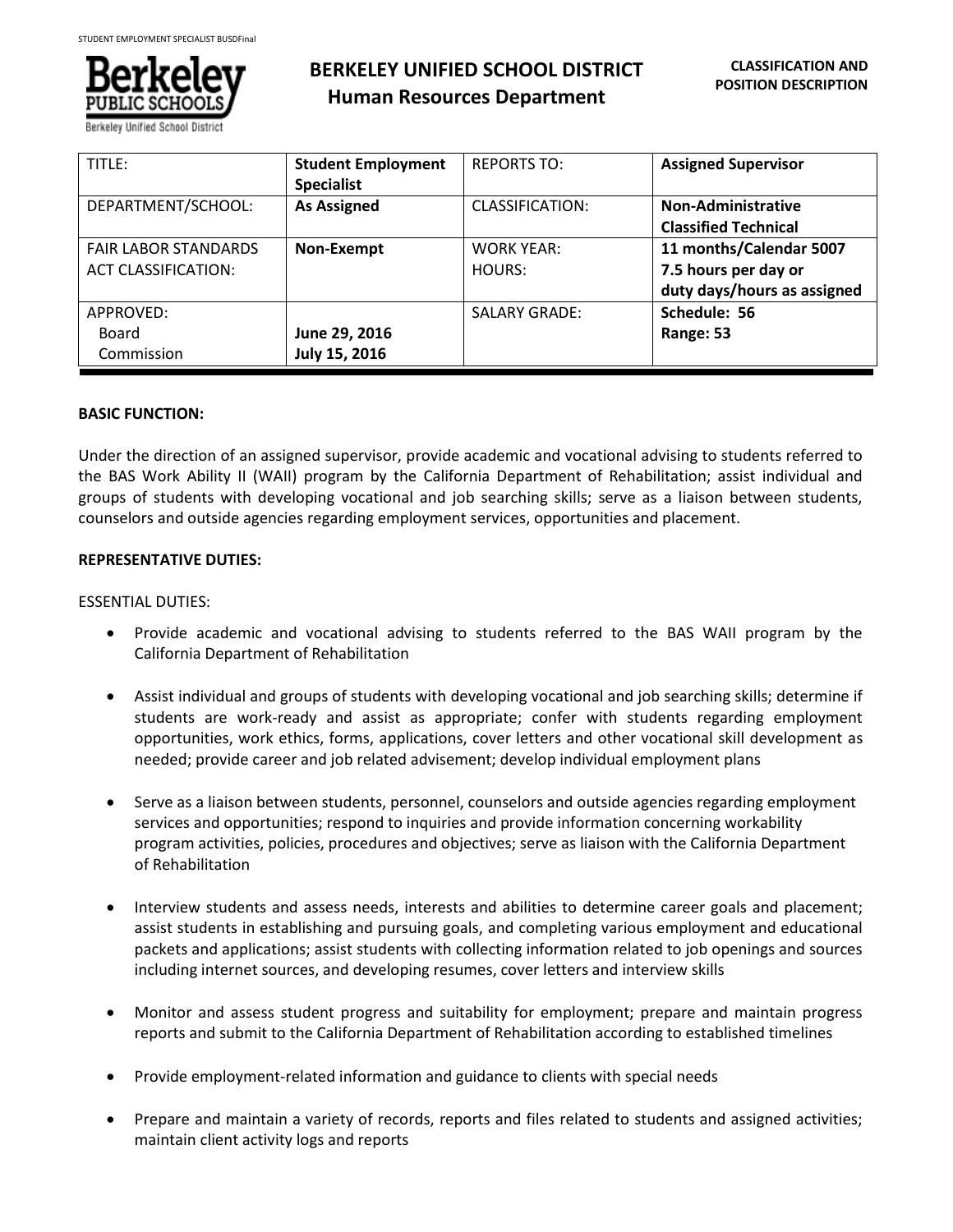- Communicate with students, parents, personnel, employers, outside agencies and members of the community to exchange information, coordinate activities and resolve issues or concerns related to student progress and assigned activities
- Operate a variety of office equipment including a telephone, fax machine, computer and assigned software
- Attend and participate in various assigned meetings; participate in school-wide functions involving BAS WAII

OTHER DUTIES: Perform related duties as assigned

# **KNOWLEDGE AND ABILITIES:**

#### KNOWLEDGE OF:

Principles, practices and procedures of career and vocational education training programs for students and special needs clients Training and employment opportunities in the community Job search resources including the internet Interviewing and advisement techniques Policies and objectives of assigned program and activities Interpersonal skills using tact, patience and courtesy Applicable laws, codes, regulations, policies and procedures Operation of a computer and assigned software Oral and written communication skills Correct English usage, grammar, spelling, punctuation and vocabulary Modern office practices, procedures and equipment Record-keeping and report preparation techniques Basic public relations techniques

ABILITY TO:

Provide academic and vocational advising to students and special needs clients

Assist individual and groups of students with developing vocational and job searching skills

Serve as a liaison between students, employers and outside agencies regarding employment services, opportunities and placement

Identify and evaluate student interests, needs and abilities

Provide career and job related advisement

Research and locate employment opportunities for program participants

Refer students to potential employers according to needs, interests and abilities

Monitor and report student progress

Interpret, apply and explain rules, regulations, policies and procedures

Operate standard office equipment including a computer and assigned software

Maintain records and prepare reports

Communicate effectively both orally and in writing

Establish and maintain cooperative and effective working relationships with others